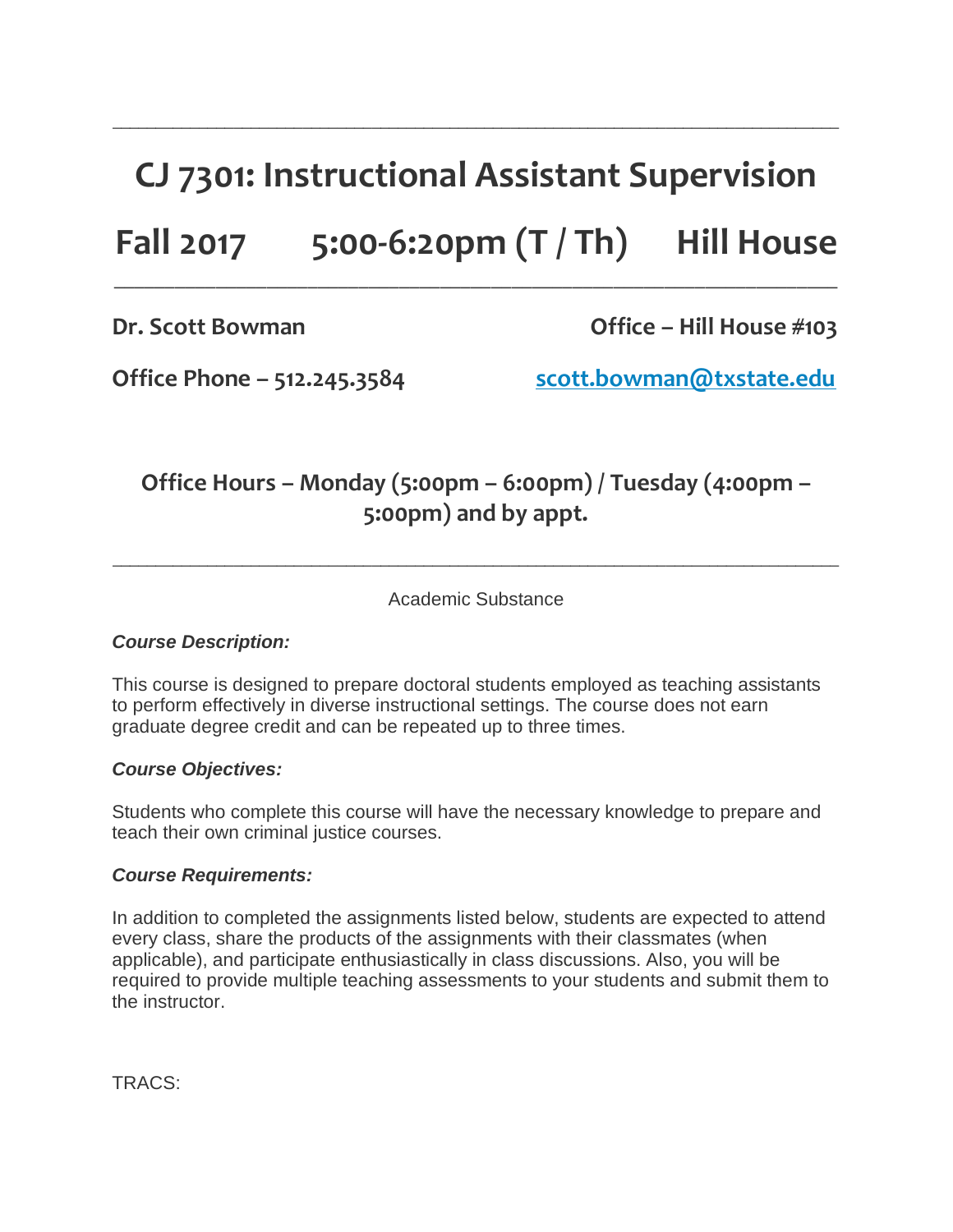This is Texas State's on-line source for class information. In addition to the above texts, students should have an email account and be able to access TRACS. For example, I will post additional information on assignments, general information, website links for class, and readings. You can also check your grades throughout the semester. For help with your email account or computer questions, please speak to me via telephone, email or office hours.

*Also, and along these lines, please make sure to familiarize yourself with the Academic Integrity Policy as outlined in the most current Texas State Student Handbook. This policy deals not only with issues such as plagiarism and other behaviors considered to be violations of academic integrity, but also provides guidelines regarding the various sanctions that accompany these types of actions.*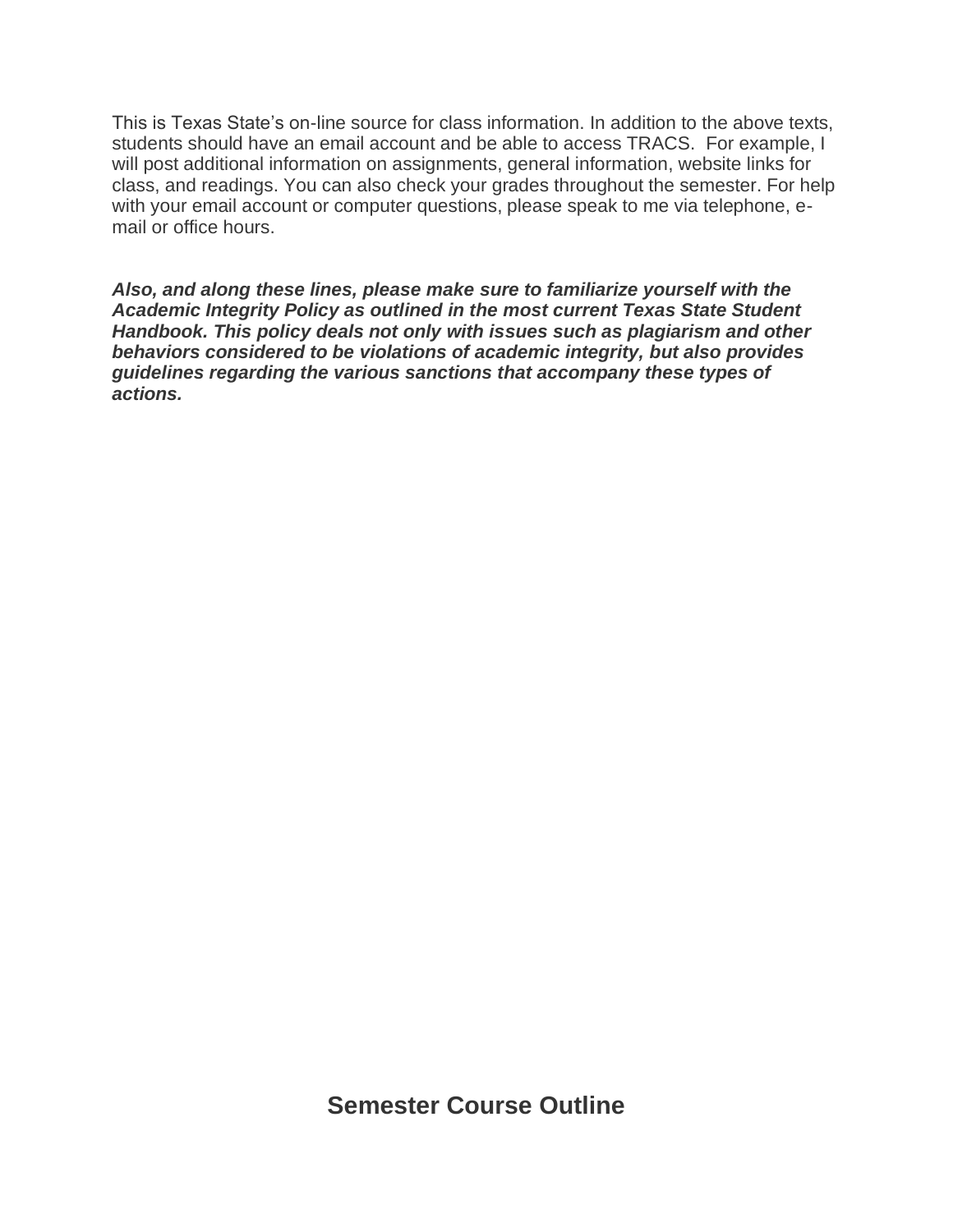*Aug 29 th and 31st*

T -- Syllabus

Th  $-1<sup>st</sup>$  day(s) discourse

*Sept 5 th and 7 th*

T – Starting Out

Th – Avoid the Major Pitfalls (Title IX, FERPA, etc.)

*Sept 12th and Sept 14 th*

T – Who Are You Teaching (Demographics)

Th – Demographic Dialogue

*Sept 19 th and 21st*

 $T -$  TRACS (pt. 1)

 $Th - TRACS (pt. 2)$ 

*Sept 26 th and 28 th*

T – Open Discussion

Th – Plagiarism

*Oct 3 rd and Oct 5 th*

T – Common Classroom Issues

Th – Commanding Space

*Oct 10th and 12th*

T – Open Discussion

Th – "Flipping a Class"

*Oct 17 th and 19 th*

T – Teaching Philosophy\*